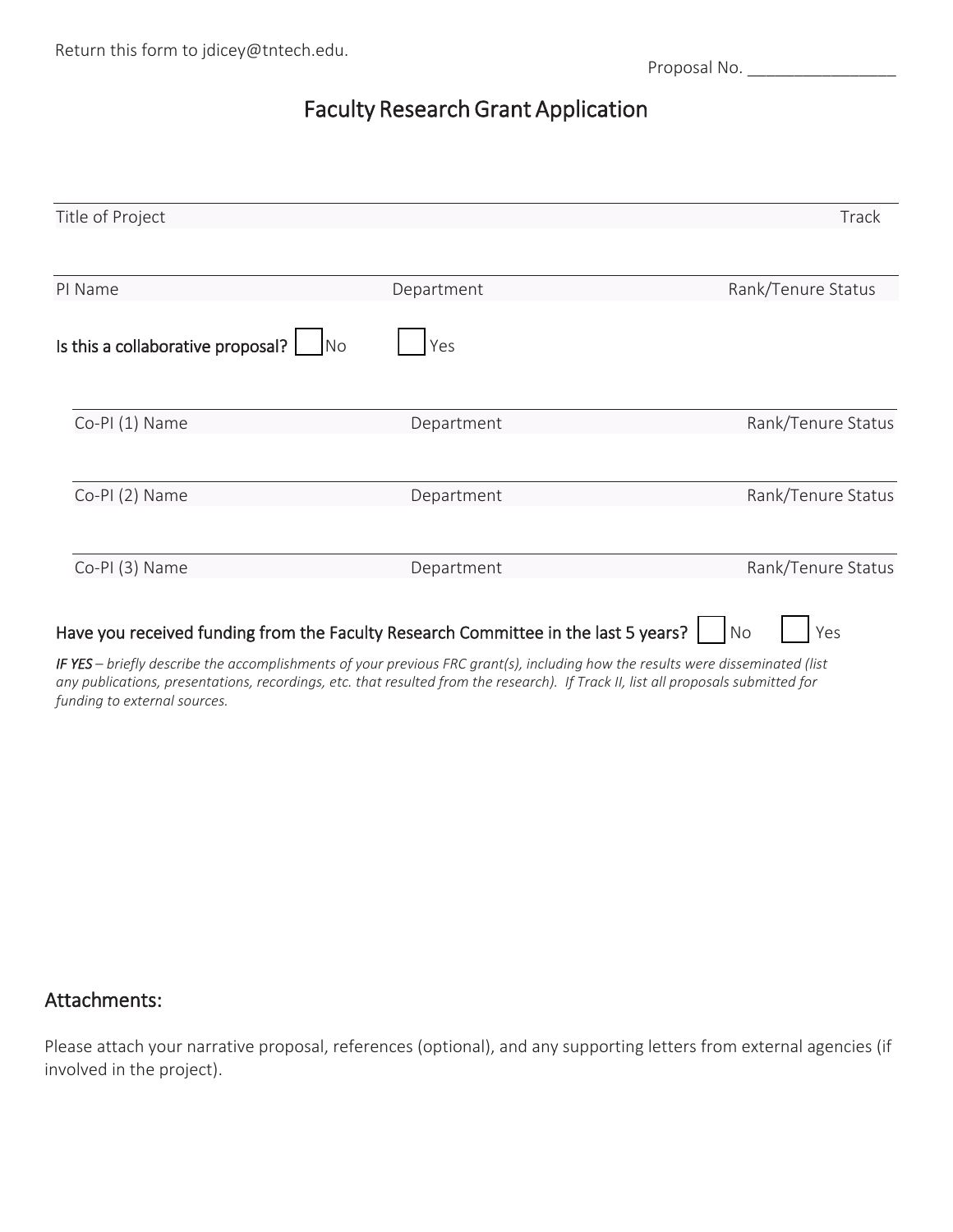# Budget Summary

#### Faculty Research Proposal

Provide the amount requested for each expense category in the table below. Use the space beneath each category line to justify and itemize the expenses for that category as needed.

| 61200 | Release Time (Reduction of Teaching Load) | $\overline{\xi}$ |
|-------|-------------------------------------------|------------------|
|       |                                           |                  |
|       |                                           |                  |
|       |                                           |                  |
| 61400 | <b>Student Salaries</b>                   | \$               |
|       |                                           |                  |
|       |                                           |                  |
|       |                                           |                  |
| 73000 | Travel                                    | $\overline{\xi}$ |
|       |                                           |                  |
|       |                                           |                  |
|       |                                           |                  |
|       |                                           |                  |
|       |                                           |                  |
| 74000 | <b>Supplies and Operating Expenses</b>    | \$               |
|       |                                           |                  |
|       |                                           |                  |
|       |                                           |                  |
|       |                                           |                  |
|       |                                           |                  |
| 78000 | Equipment                                 | \$               |
|       |                                           |                  |
|       |                                           |                  |
|       |                                           |                  |
|       |                                           |                  |
|       | $TOTAL$ \$                                |                  |

All funds must be expended in accordance with established Tennessee Tech policies and procedures, and the terms of the Faculty Research Committee Grant Program.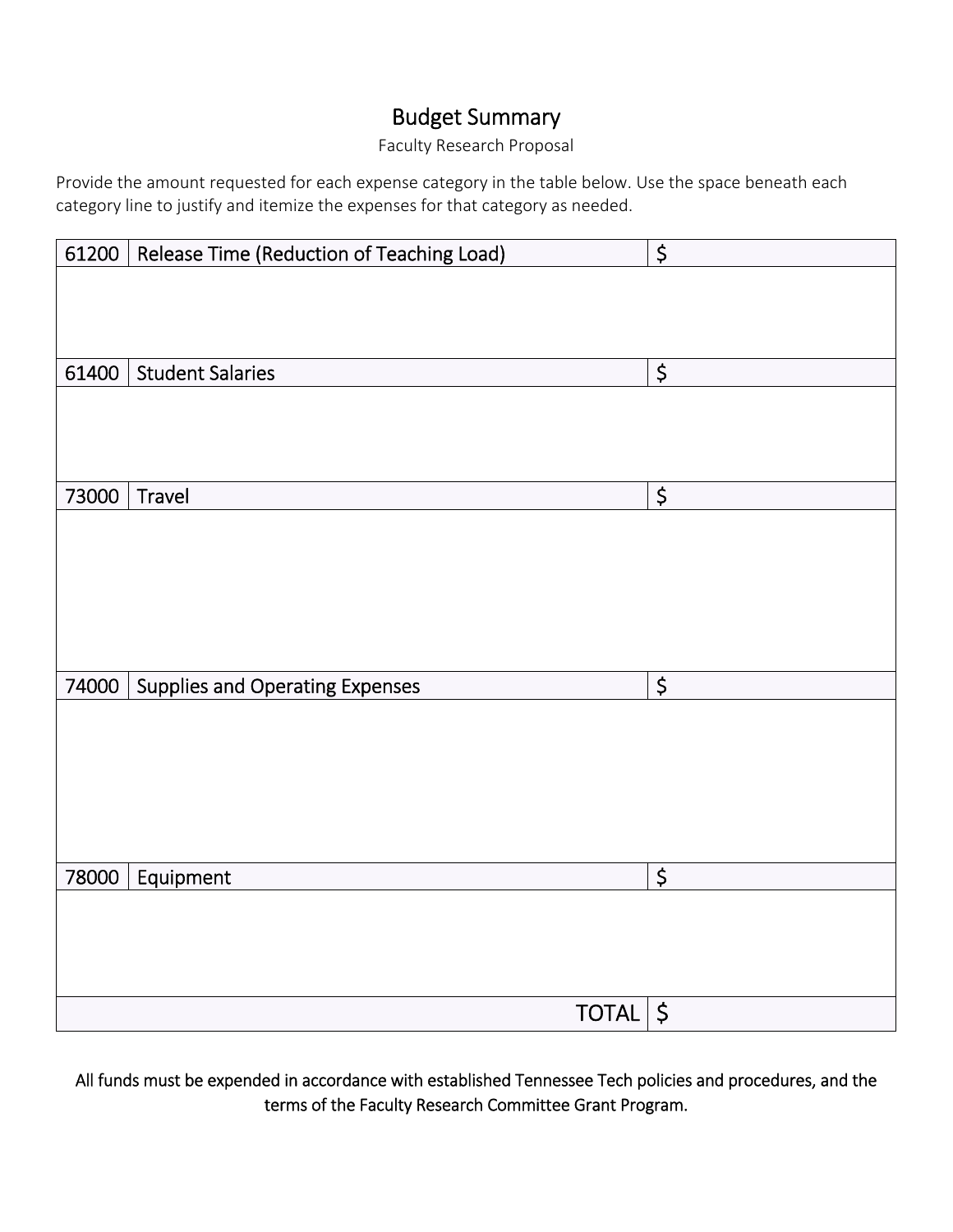## Special Budget Justification

Faculty Research Proposal

*If the budget includes expenses requiring special justification (such as international travel or computer hardware), please explain in detail below. You may also use this space to elaborate on anything in your Budget Summary, if needed.*

All funds must be expended in accordance with established Tennessee Tech policies and procedures, and the terms of the Faculty Research Committee Grant Program.